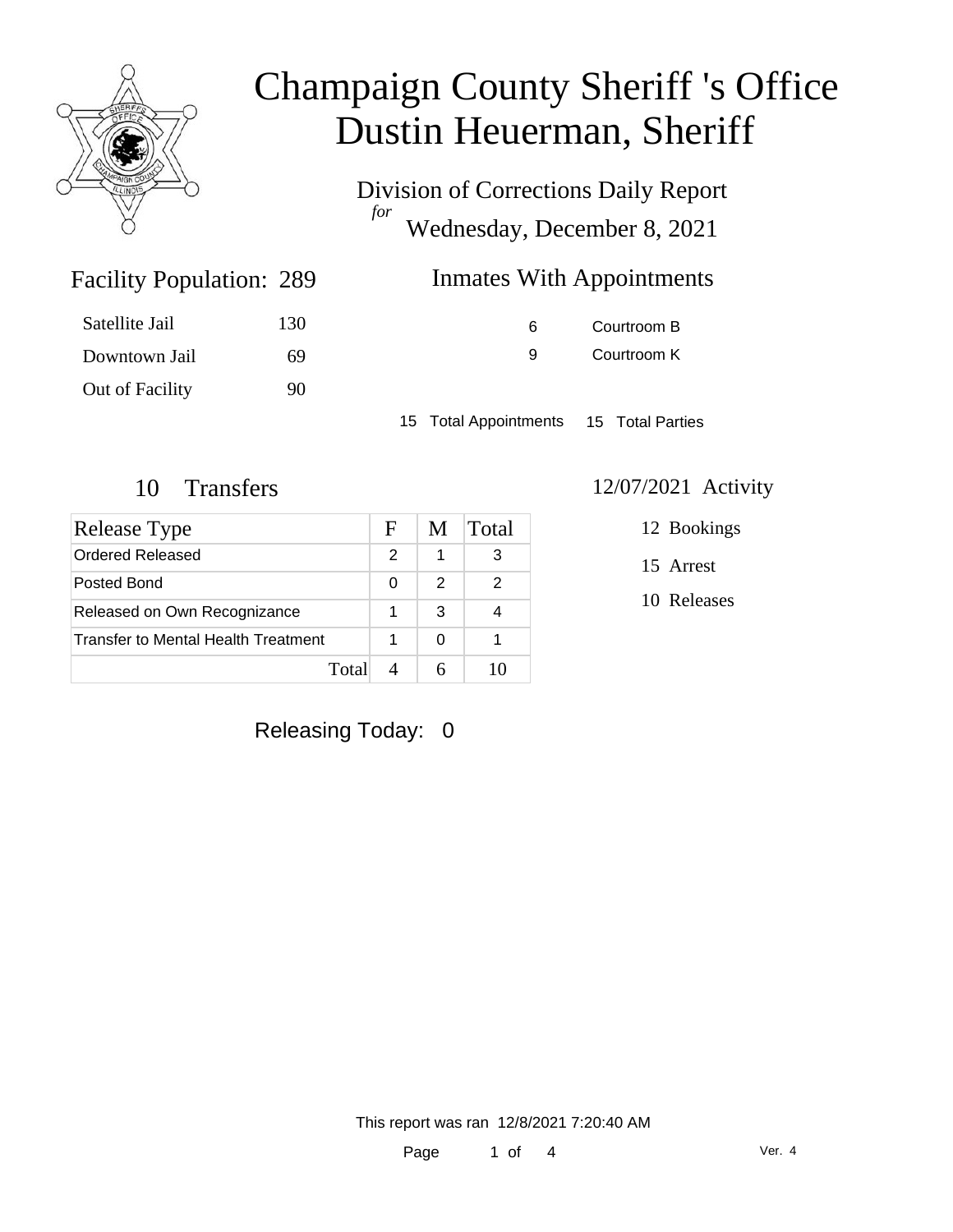

Division of Corrections Daily Report *for* Wednesday, December 8, 2021

Custody Status Count

Civil Pre-Trial 1

- Electronic Home Dentention 20
	- Felony Arraignment 13

Felony Other 5

- Felony Pre-Sentence 7
	- Felony Pre-Trial 202
- Felony Pre-Trial DUI 3
- Felony Sentenced CCSO 3
- Felony Sentenced IDOC 16
	- Hold Other 4
	- Hold Sentenced CCCC 1
	- Hold Sentenced IDOC 2
		- Misdemeanor Other 1
	- Misdemeanor Pre-Trial 4
		- Petition to Revoke 2
		- Remanded to DHS 4
		- Traffic Arraignment 1
			- Total 289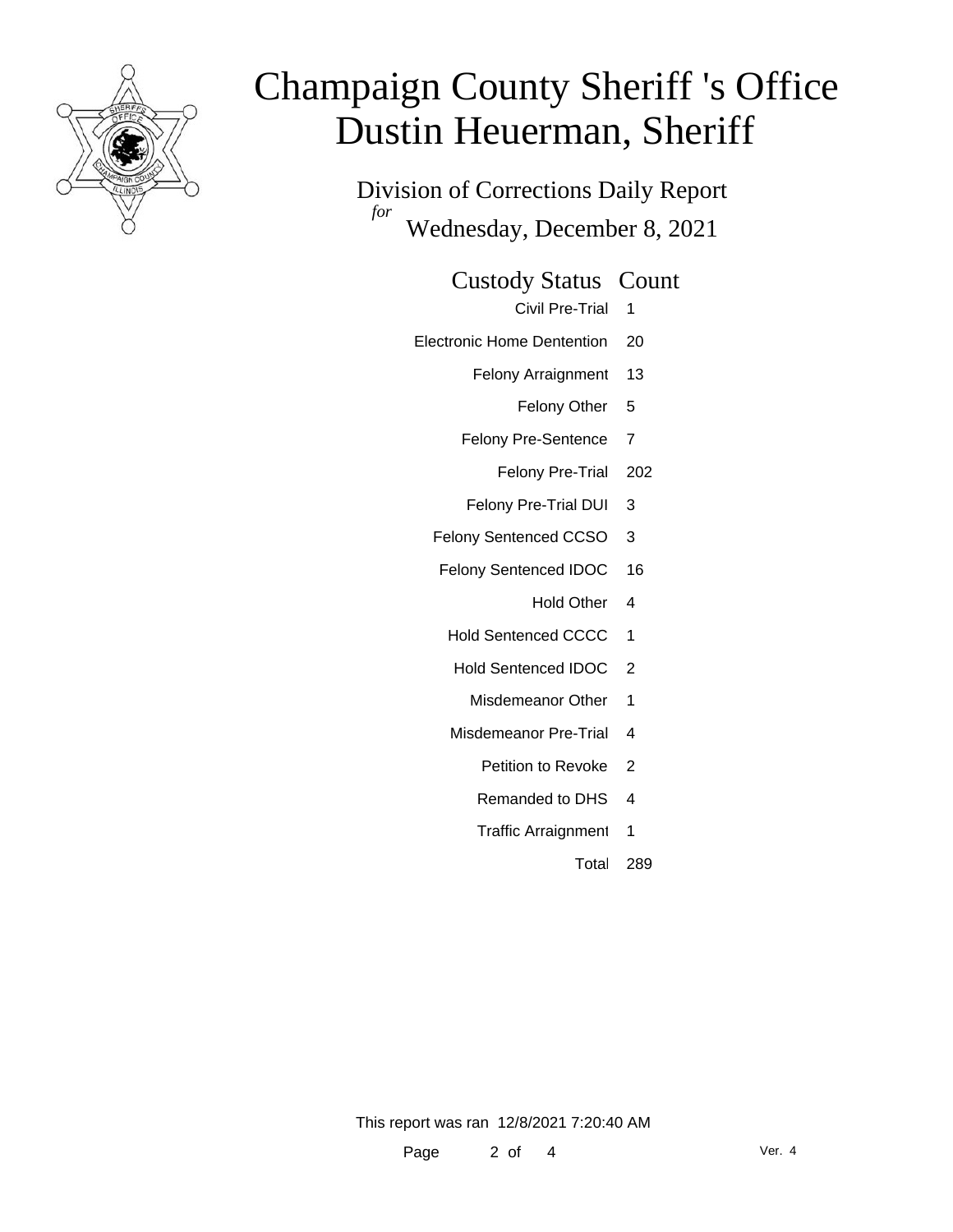

Division of Corrections Daily Report *for* Wednesday, December 8, 2021

### Inmates With Appointments

| Jailing Party Name                        | Location    | Number of Records / Node |
|-------------------------------------------|-------------|--------------------------|
| <b>BECKLEY, ANTHONY PATRICK</b>           | Courtroom B | 1 / Satellite Jail       |
| CAMPBELL, ELIZABETH TAEHEE                | Courtroom K | 1 / Satellite Jail       |
| FULLILOVE, CHRISTOPHER ANDRELL            | Courtroom K | 1 / Satellite Jail       |
| HARRIS-WRIGHT, JAZANIS JAWAN              | Courtroom K | 1 / Satellite Jail       |
| HUBBARD, REBEKIAH DIONA                   | Courtroom B | 1 / Satellite Jail       |
| KOESTER, SAMUEL WILLIAM, Junior           | Courtroom K | 1 / Satellite Jail       |
| MCCLAIN, HURCHEL JOSEPH                   | Courtroom K | 1 / Satellite Jail       |
| MCCULLOUGH, DEMETRIUS<br><b>ALEXANDER</b> | Courtroom B | 1 / Satellite Jail       |
| MURPHY, AZIA CIMONE                       | Courtroom K | 1 / Satellite Jail       |
| PETTIS, TARELL LACOURTNEY, Junior         | Courtroom K | 1 / Satellite Jail       |
| SCHINDLER, RICHARD ALLEN                  | Courtroom B | 1 / Satellite Jail       |
| TAYLOR-SMITH, DEBRA ANN                   | Courtroom K | 1 / Satellite Jail       |
| TURNER, ROBERT EARL, Senior               | Courtroom K | 1 / Satellite Jail       |
| VANHOOK, ALEXIS ANNE                      | Courtroom B | 1 / Satellite Jail       |
| <b>WILLIAMS, CALVIN TIMOTHY</b>           | Courtroom B | 1 / Out of Facility      |

#### **Transfers**

BAKER, CHRISTOPHER DEVYN BROWN, JAVON SHANTEZ DULANY, CHRISTOPHER D ERVIN, DEIDRA ANN RUTH HILL, SHARITA SHANTE MCGEHEE, JESSE KENETH MUNDS, CHRISTOPHER DAVID TESTER, REBECCA GENE THOMPSON, MALCOLM GABREL

| Posted Bond                                | Satellite Jail |
|--------------------------------------------|----------------|
| Released on Own Recognizance               | Satellite Jail |
| Released on Own Recognizance               | Satellite Jail |
| <b>Transfer to Mental Health Treatment</b> | Satellite Jail |
| Ordered Released                           | Satellite Jail |
| Posted Bond                                | Satellite Jail |
| Released on Own Recognizance               | Satellite Jail |
| Ordered Released                           | Satellite Jail |
| Ordered Released                           | Satellite Jail |